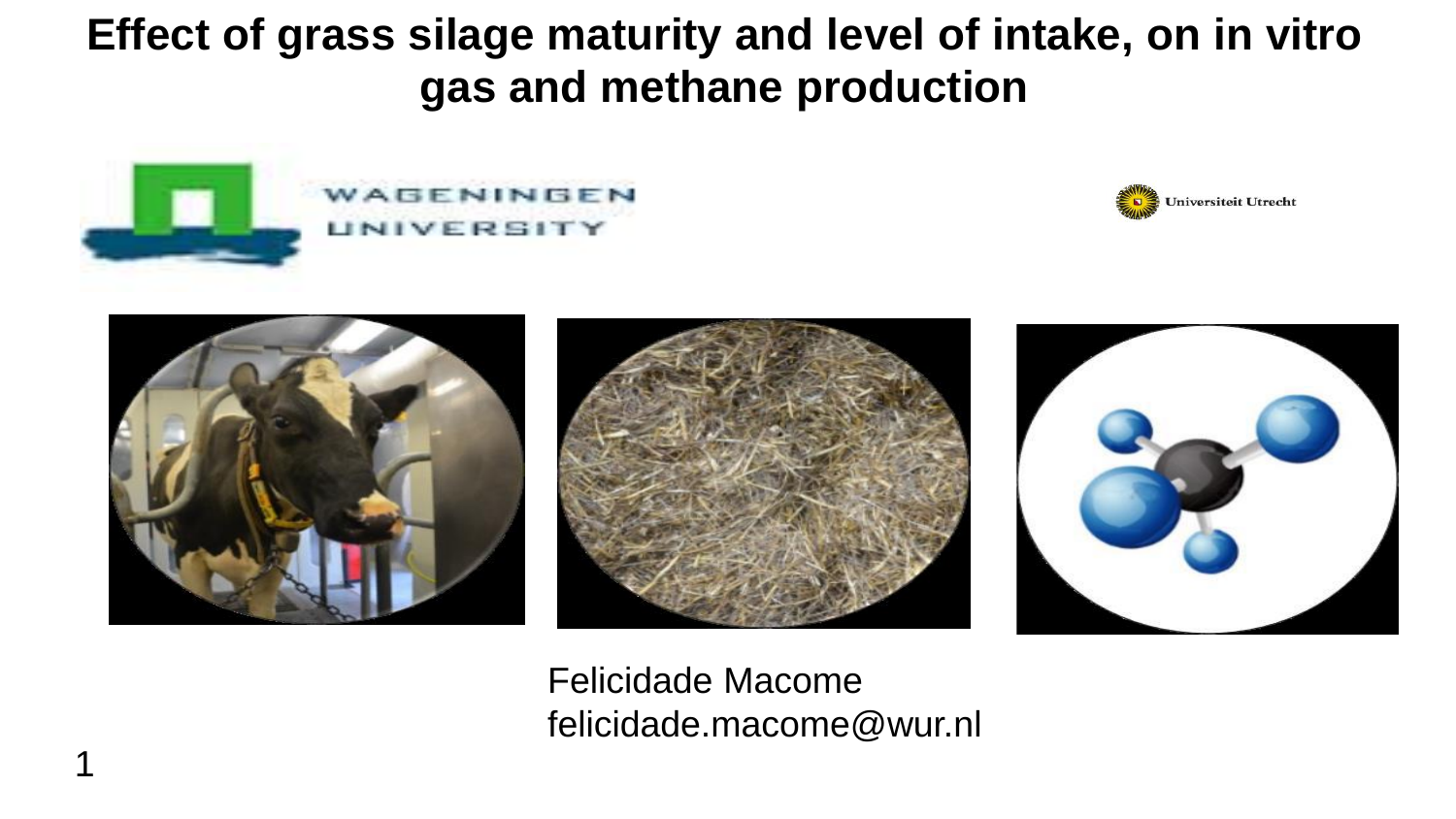## Why we care about methane(CH<sub>4</sub>)?



 $\text{CH}_4$  is an important green house gas  $CO<sub>2</sub>$  $N<sub>2</sub>O$ global warming  $CH_4 \longrightarrow$  Energy loss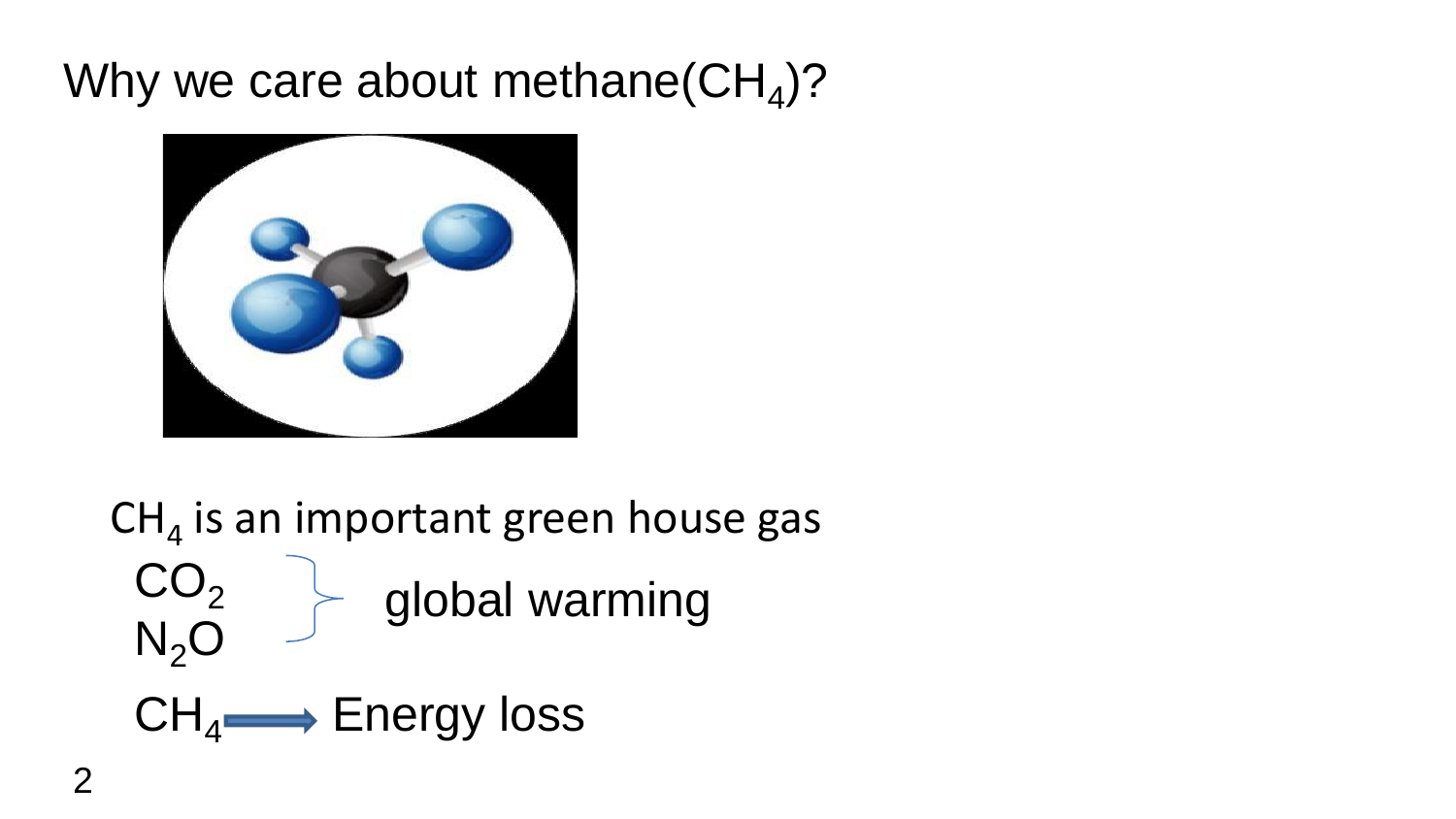Do we have some alternatives on  $\textsf{CH}_4$  reduction?

- Feeding strategies explored.
- Quality of forage is a key factor for ruminant performance.
- $CH<sub>4</sub>$  production is influenced by quality of grass and level of intake.

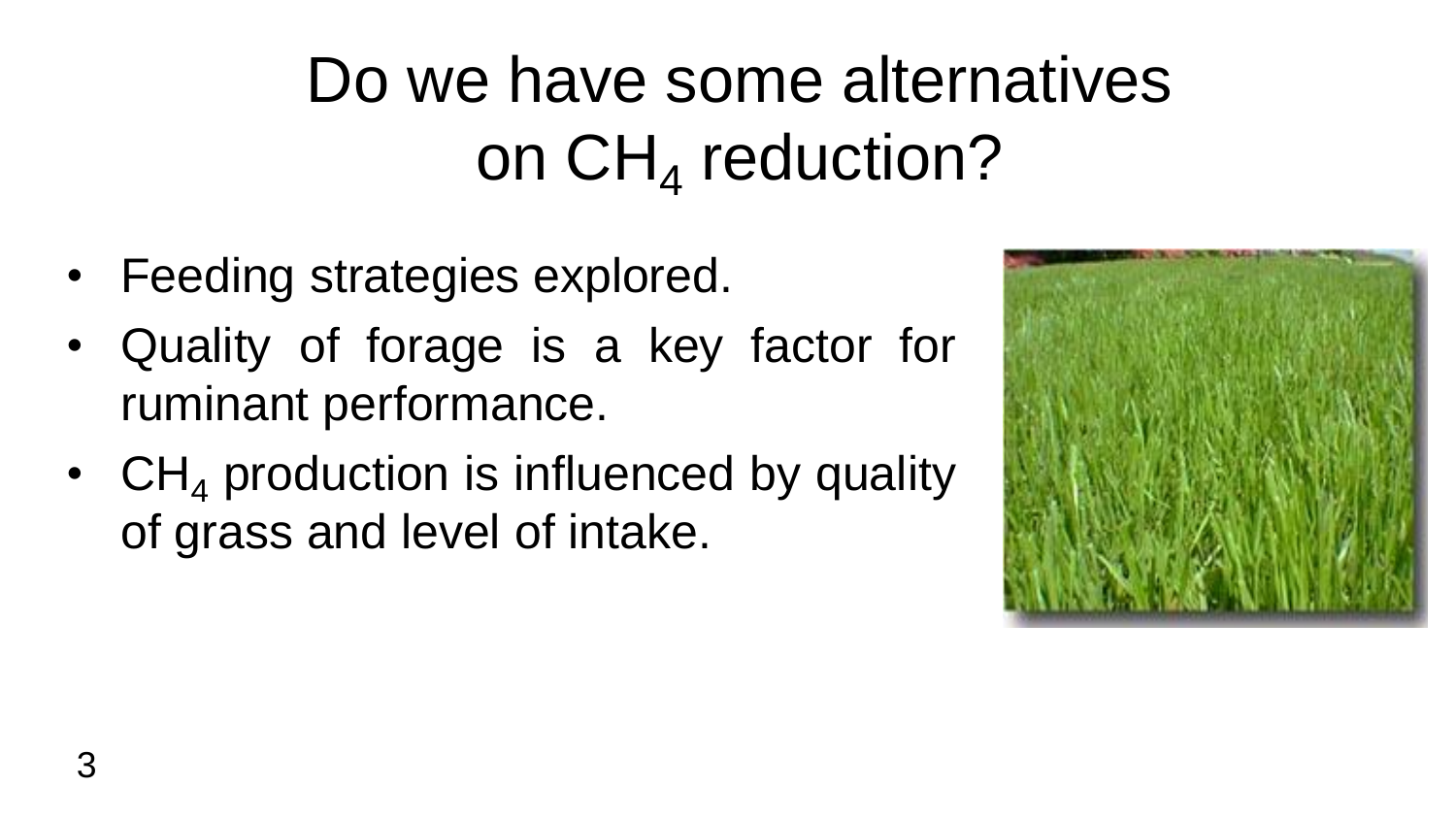Aim:

4

• To evaluate the effect of quality of ensiled grass harvested at different maturities and levels of feed intake of donor cows on *in vitro* gas production and CH<sub>4</sub> synthesis in dairy cows using rumen fluid from the *in vivo* trial.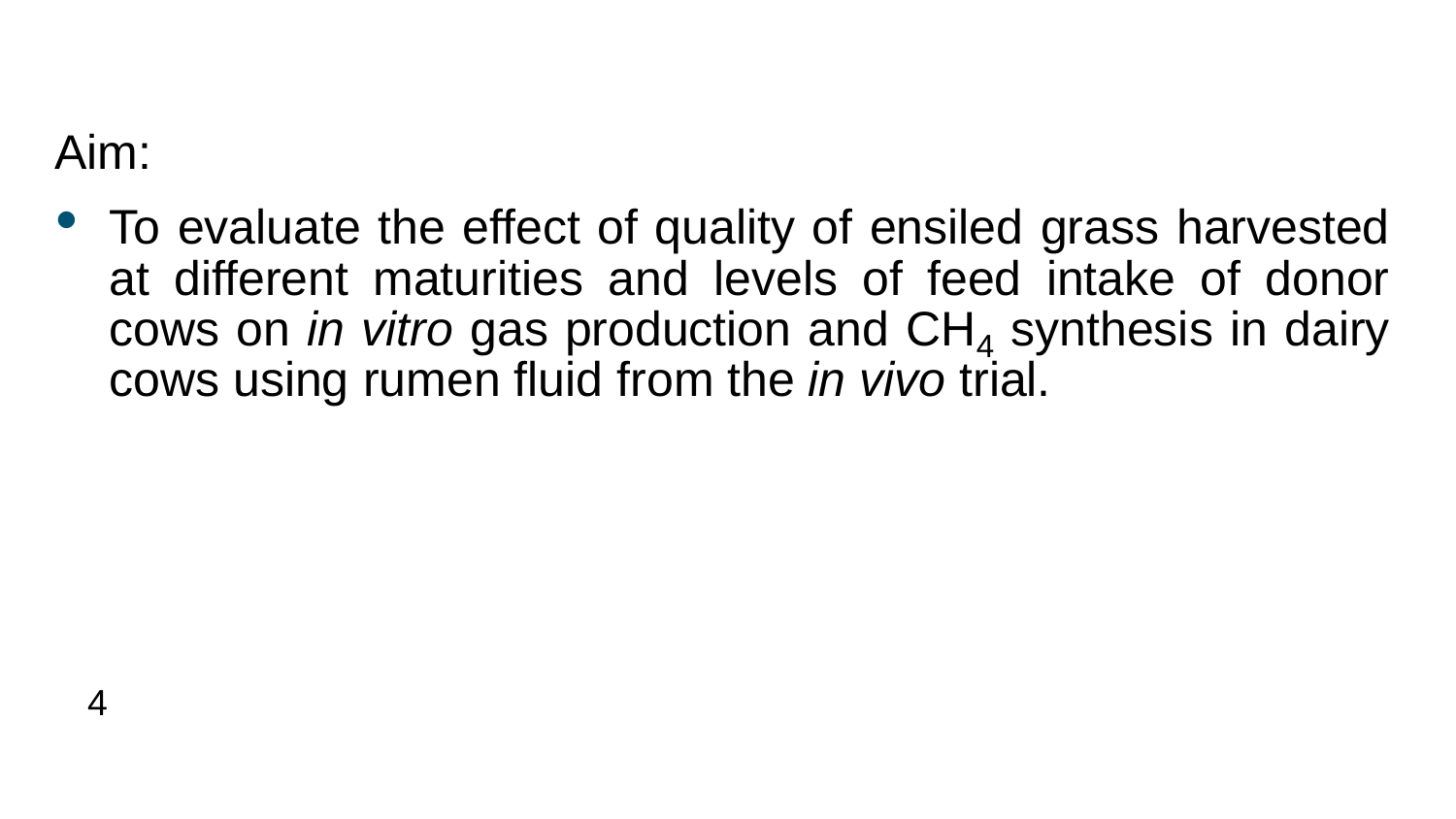#### How we did the experiment

• Substrate

4 grass silages

• Rumen fluid (donor cows)



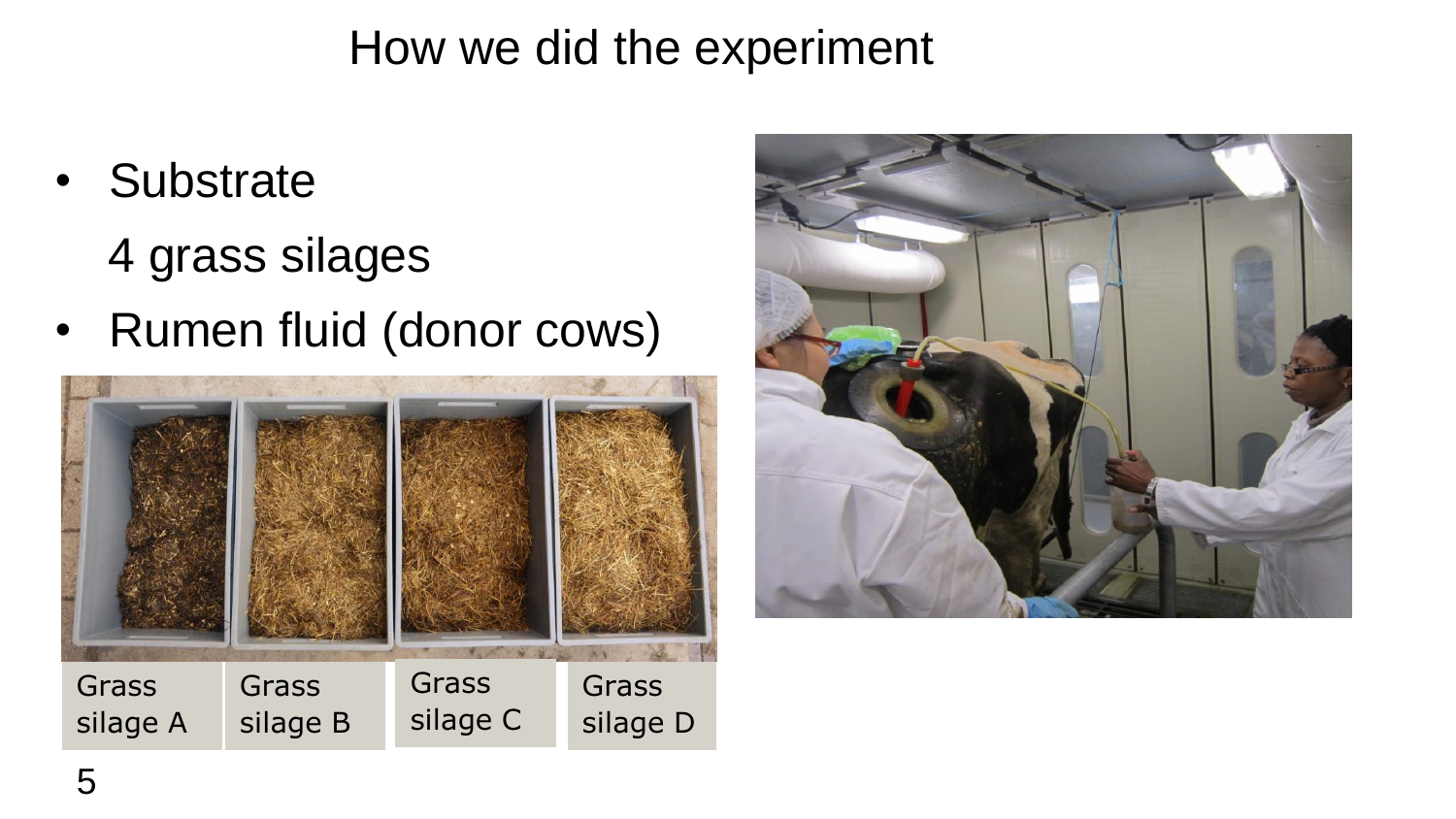## How we did the experiment

Gas production measured with:

- Automated system during 48h (Cone et al., 1996)
- $CH<sub>4</sub>$  measured at distinct time points
- Analysis
- Volatile fatty acid (VFA).

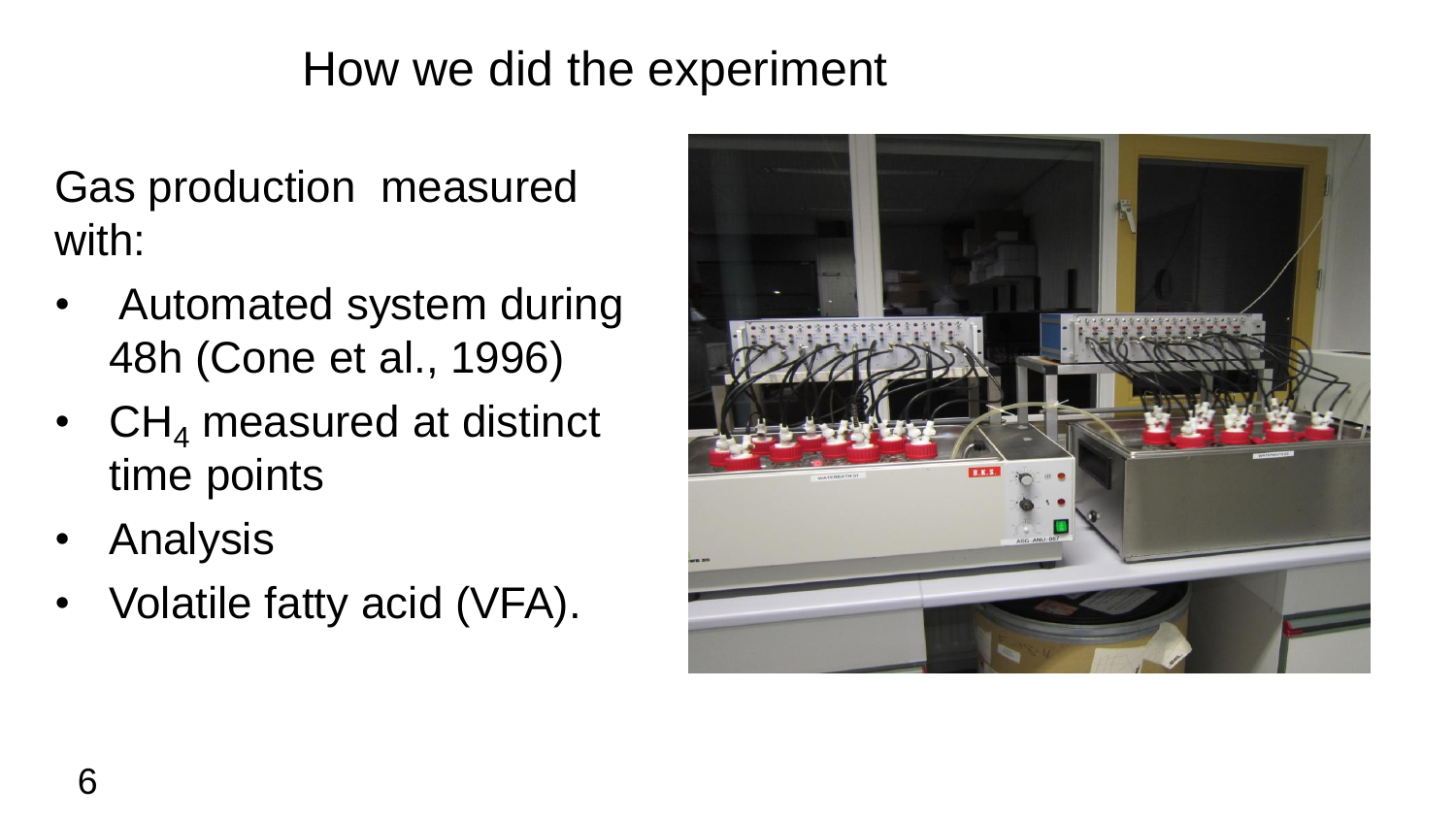## Incubations combinations for the in vitro experiment

|                  |               | <b>Rumen fluid</b> |                |             |   |  |
|------------------|---------------|--------------------|----------------|-------------|---|--|
| <b>Substrate</b> | <b>Intake</b> | A                  | B              | $\mathbf C$ | D |  |
| <b>GSA</b>       | High, Low     | 3                  | 3              | 3           | 3 |  |
| <b>TMRA</b>      | High, Low     | 3                  | $\blacksquare$ | ۰           |   |  |
| GS <sub>B</sub>  | High, Low     | 3                  | 3              | 3           | 3 |  |
| <b>TMRB</b>      | High, Low     |                    | 3              |             |   |  |
| GS C             | High, Low     | 3                  | 3              | 3           | 3 |  |
| <b>TMRC</b>      | High, Low     | -                  | $\blacksquare$ | 3           |   |  |
| <b>GSD</b>       | High, Low     | 3                  | 3              | 3           | 3 |  |
| <b>TMRD</b>      | High, Low     |                    |                |             | 3 |  |

7 GS, grass silage; TMR, total mixed ration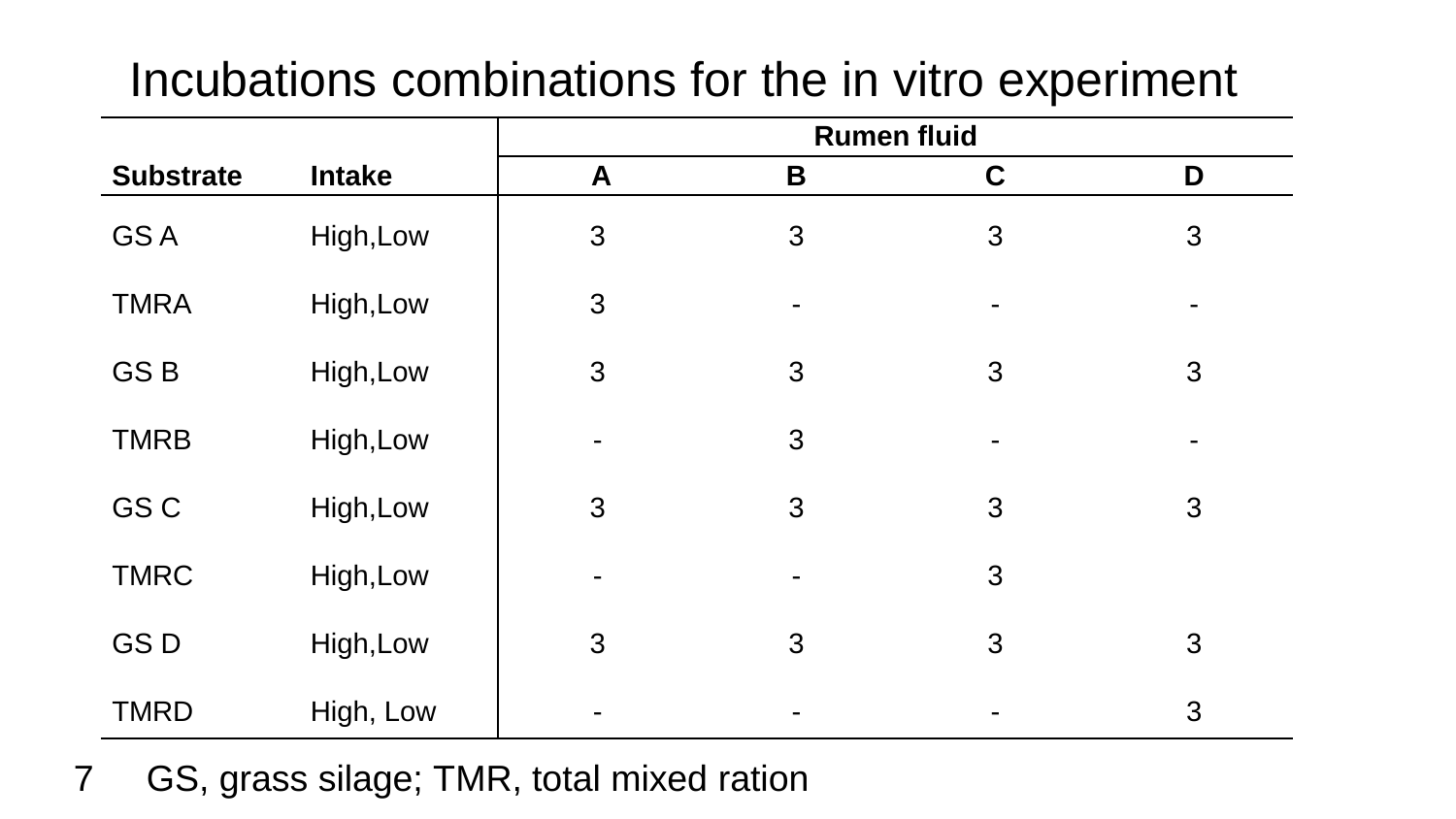## Table 1. Chemical composition (g/kg DM).

| Item       | <b>Grass silage</b> |     |     |     |  |  |
|------------|---------------------|-----|-----|-----|--|--|
|            | A                   | B   | C   | D   |  |  |
| DM g/kg    | 456                 | 510 | 407 | 431 |  |  |
| <b>OM</b>  | 894                 | 898 | 909 | 921 |  |  |
| CP         | 286                 | 209 | 145 | 124 |  |  |
| <b>NDF</b> | 365                 | 469 | 518 | 546 |  |  |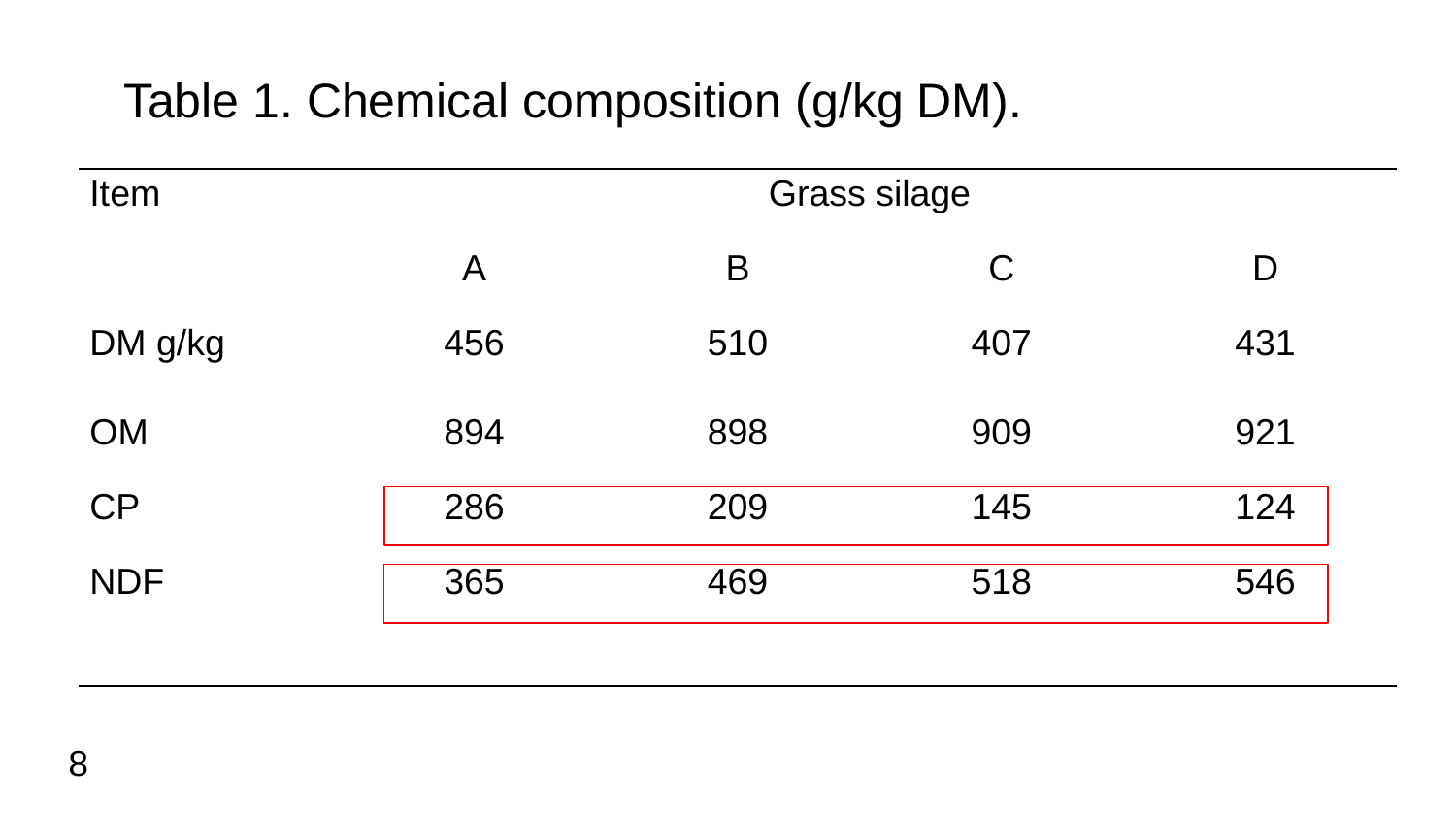## Gas production (GP) using grass silage (GS) or TMR.

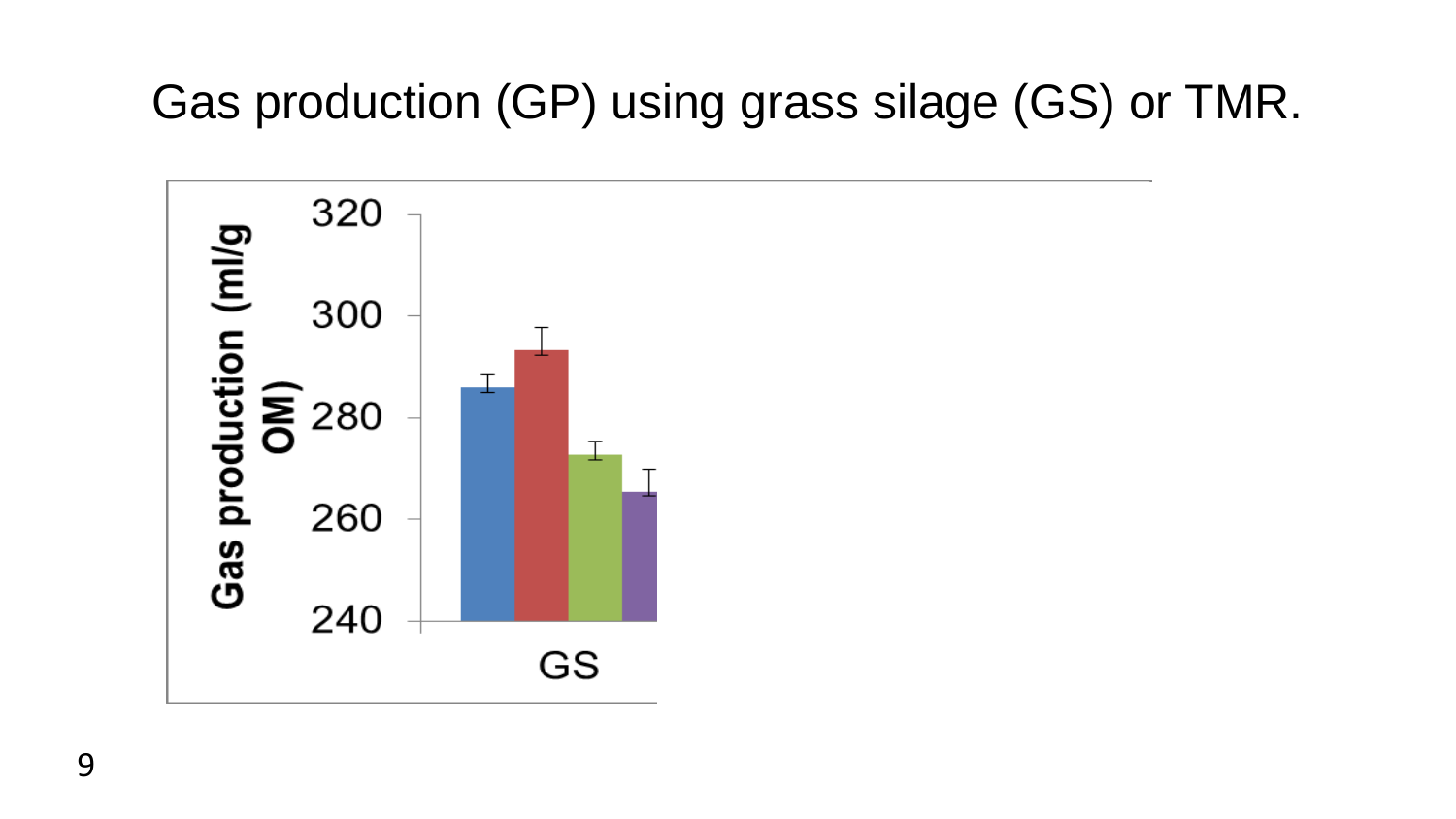## $CH<sub>4</sub>$  production(ml/g OM) using grass silage(GS) or TMR

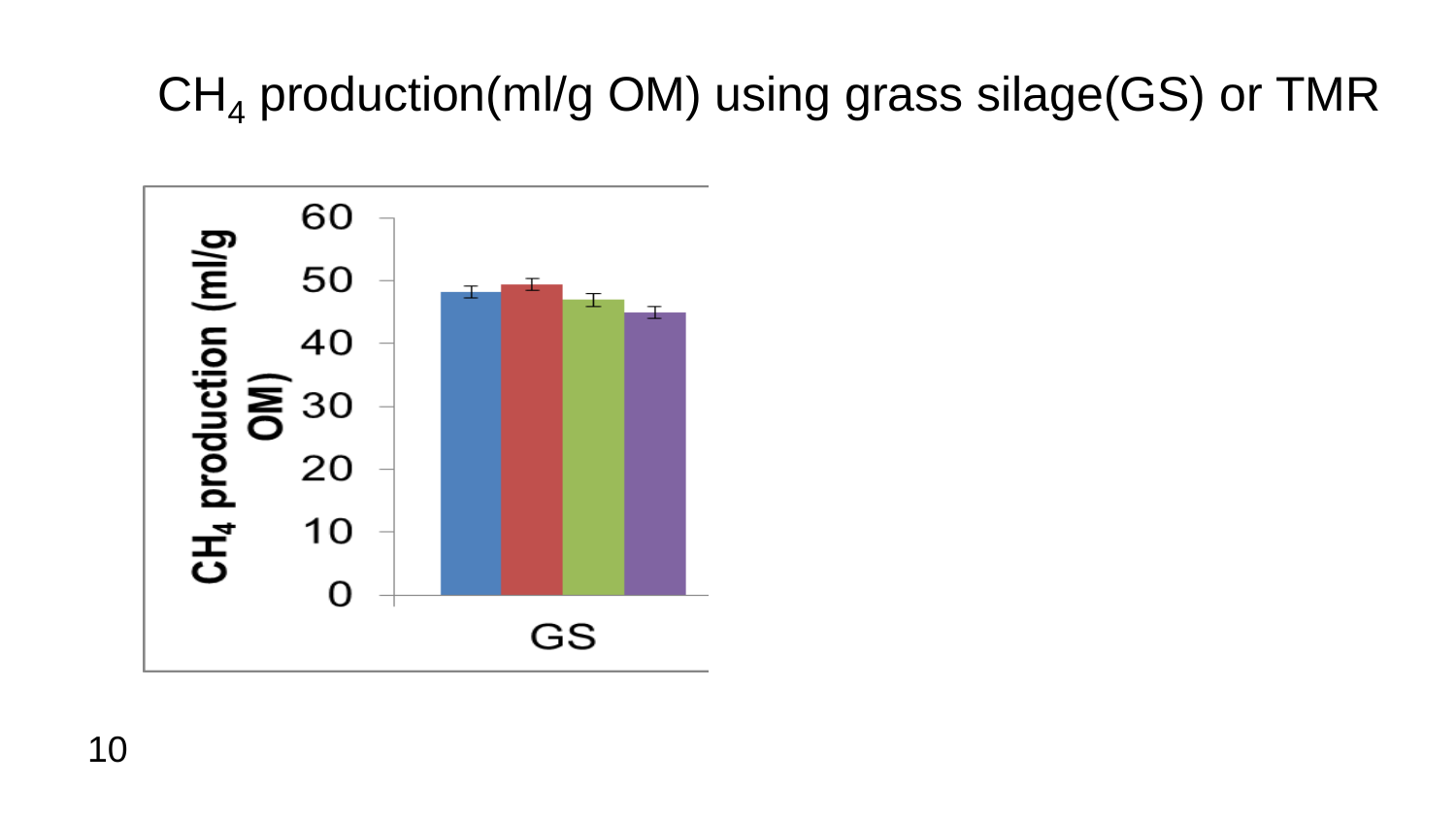## $CH<sub>4</sub>$  production (%) using grass silage (GS) or TMR.

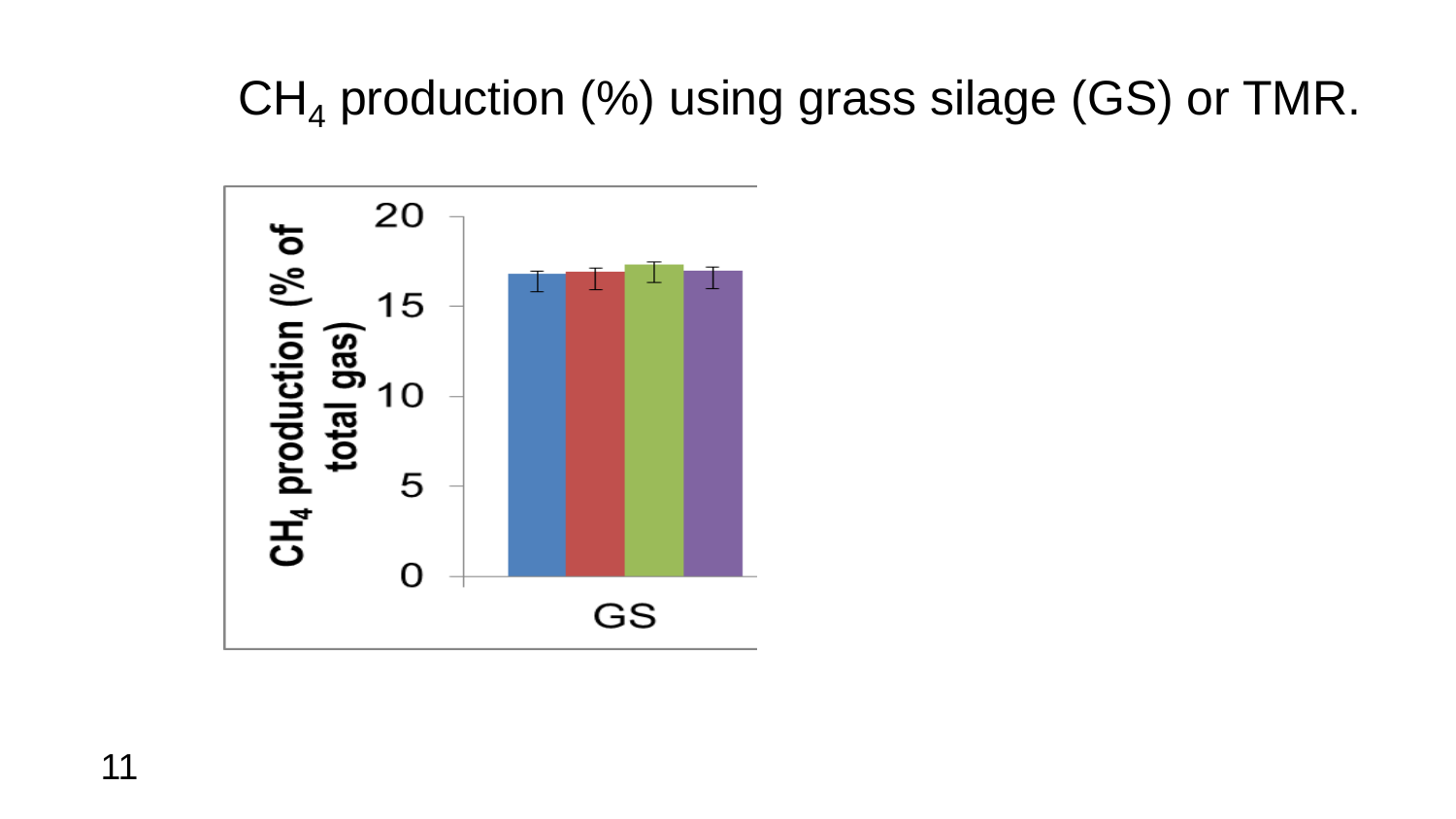#### Effect of feed intake level on gas and  $CH<sub>4</sub>$  production

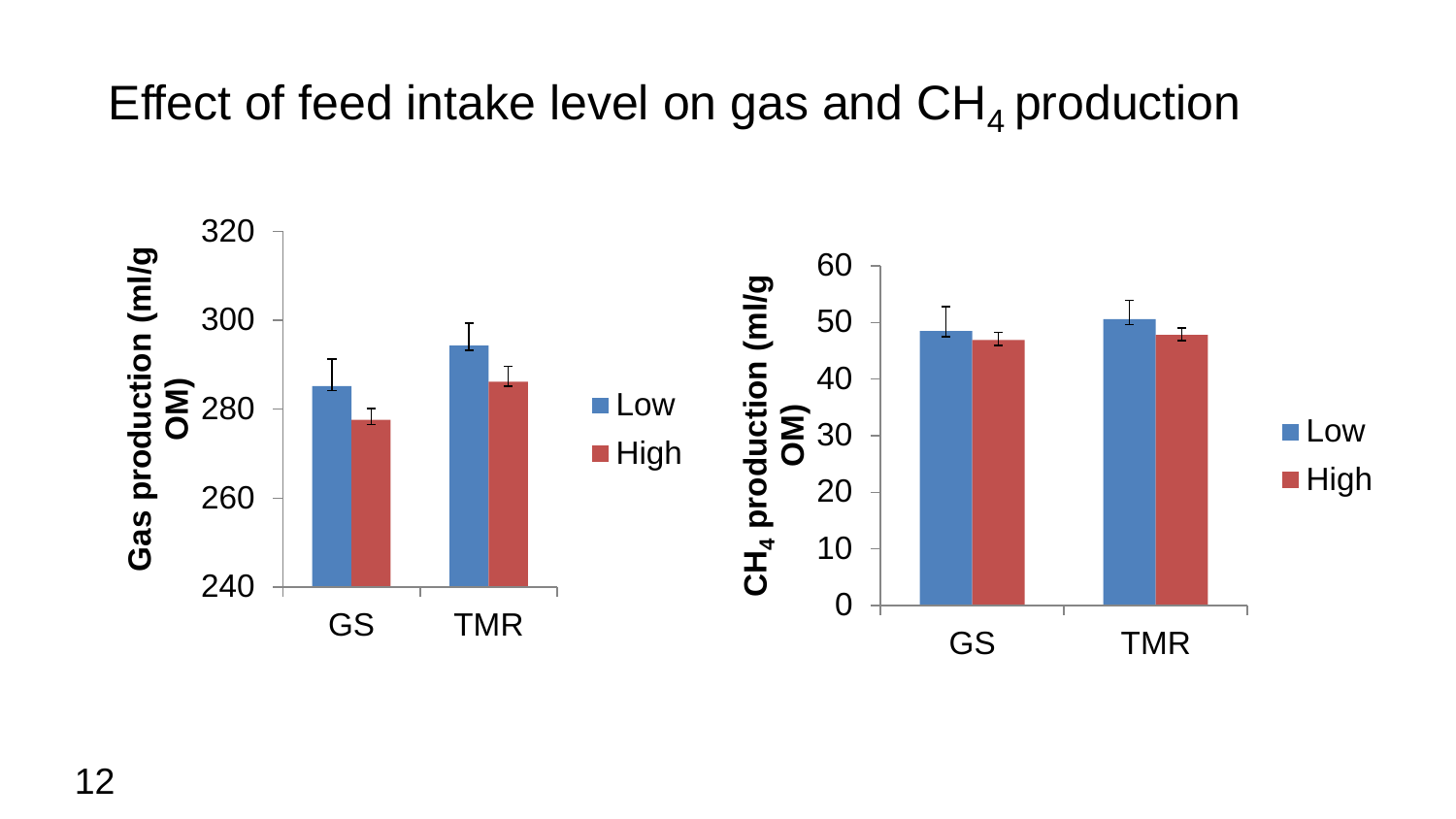## Total volatile fatty acid (TVFA) using grass silage (GS) or TMR



13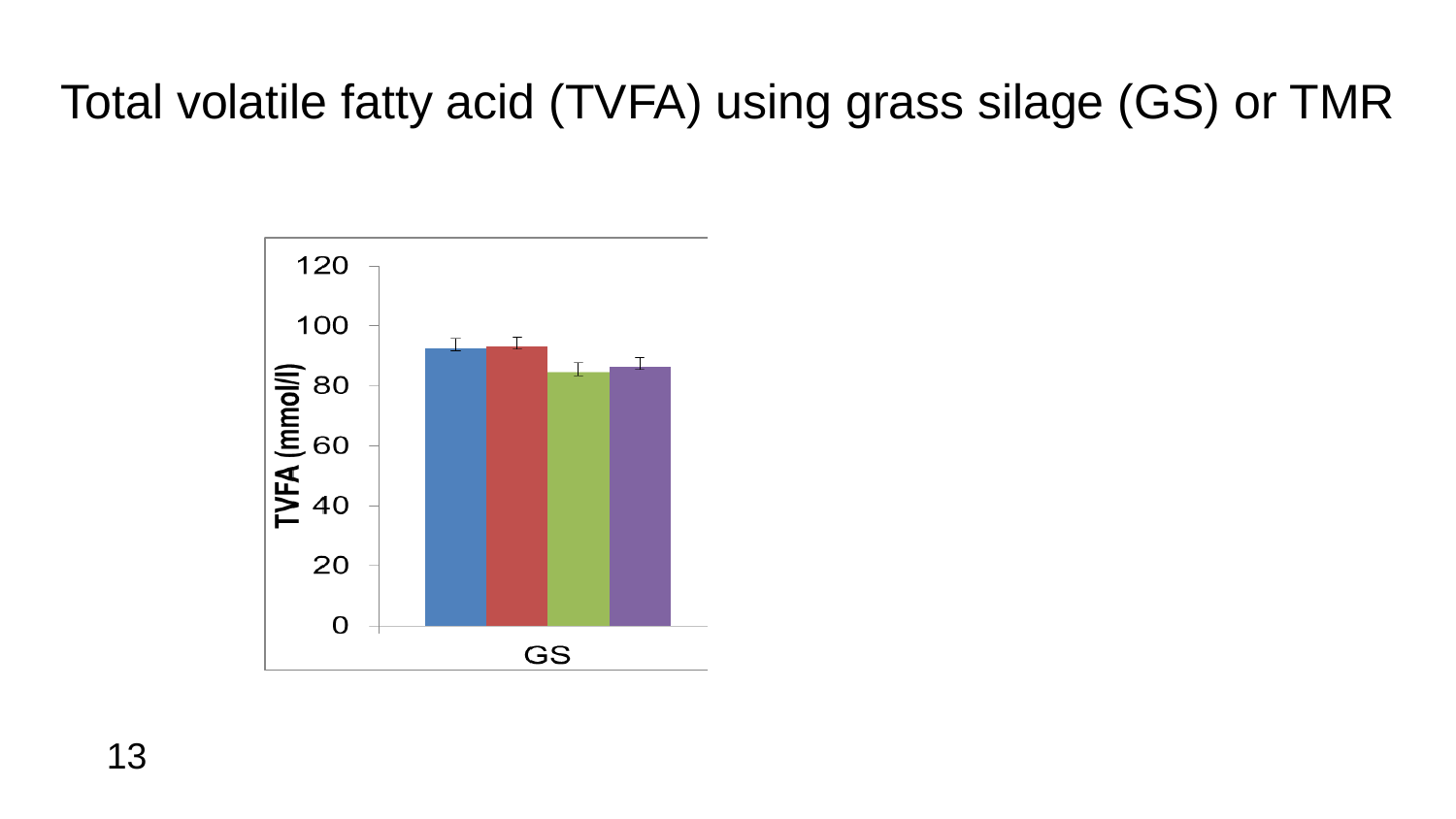#### Effect of maturity on molar proportion of VFA

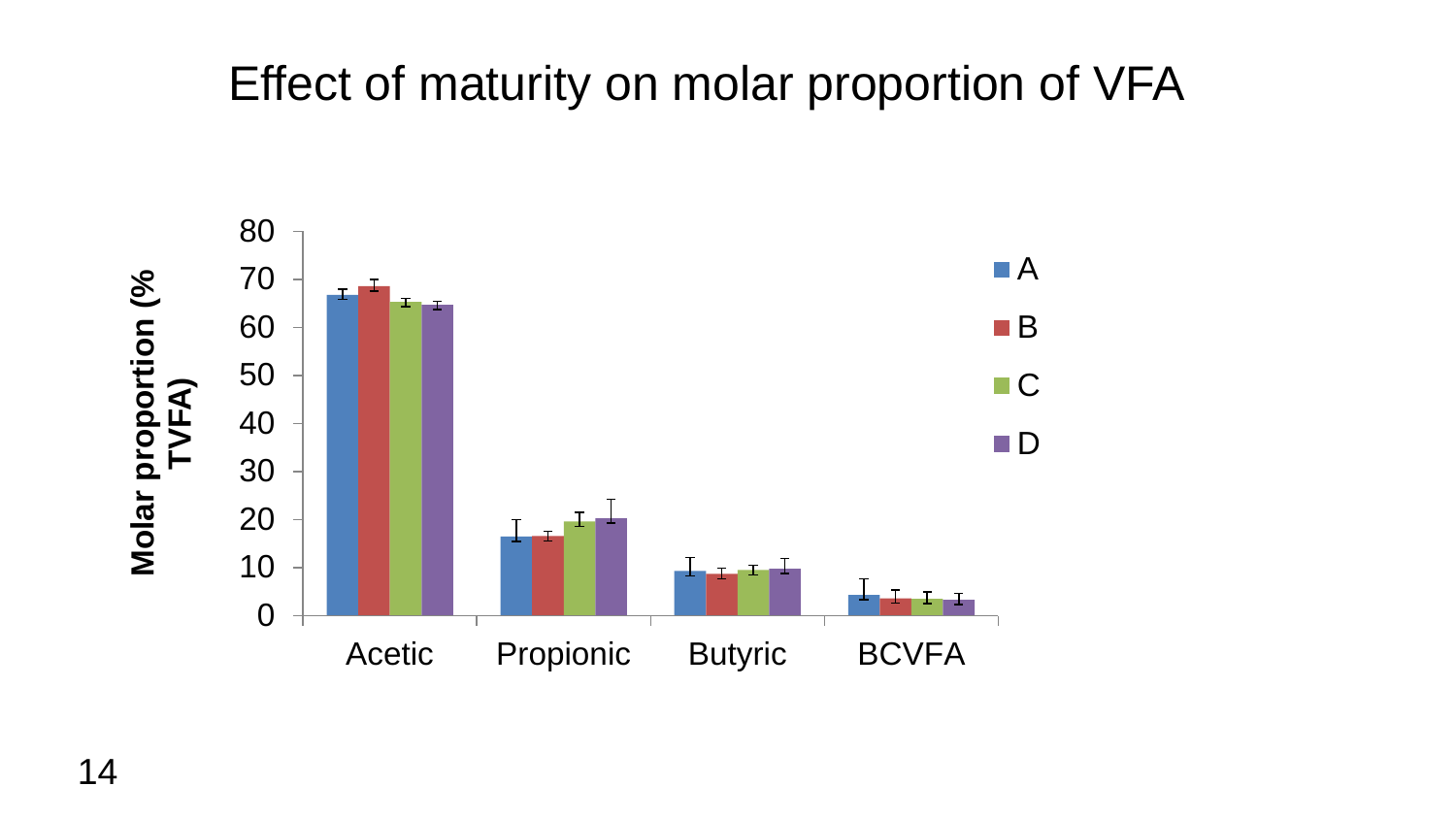#### Effect of level of intake on molar proportion of VFA

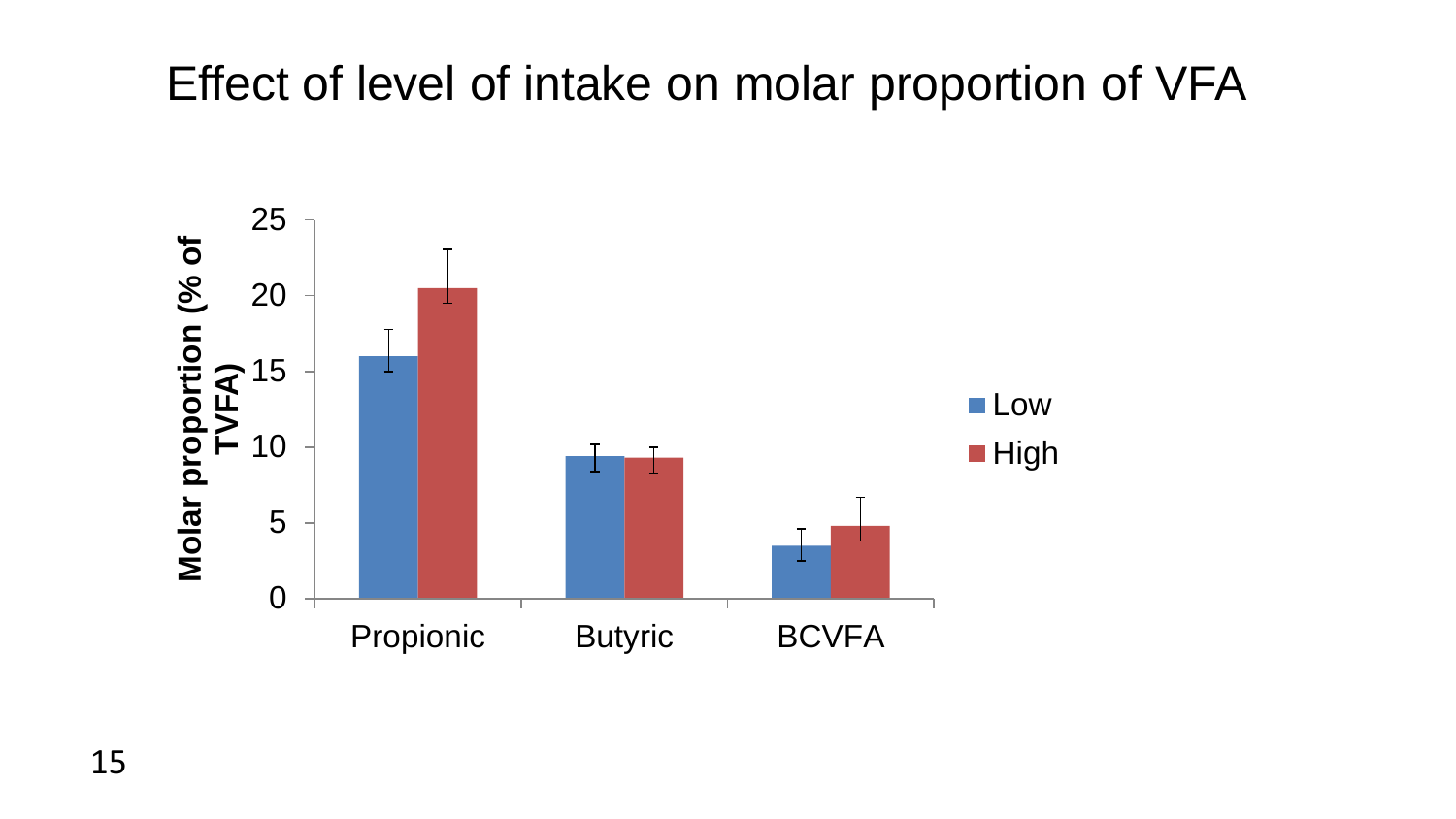# Discussion

- GP was expected (Cone et al., 1999).
- (Purcell et al., 2011) ICP, increase of NDF and ADF $\rightarrow$  higher (acetate and butyrate).
- Holtshausen et al. (2012). Reported increased propionate in mature grass similar result found in this study.
- (Bosh et al., 1992; Rinne at al., 2002) reported no change.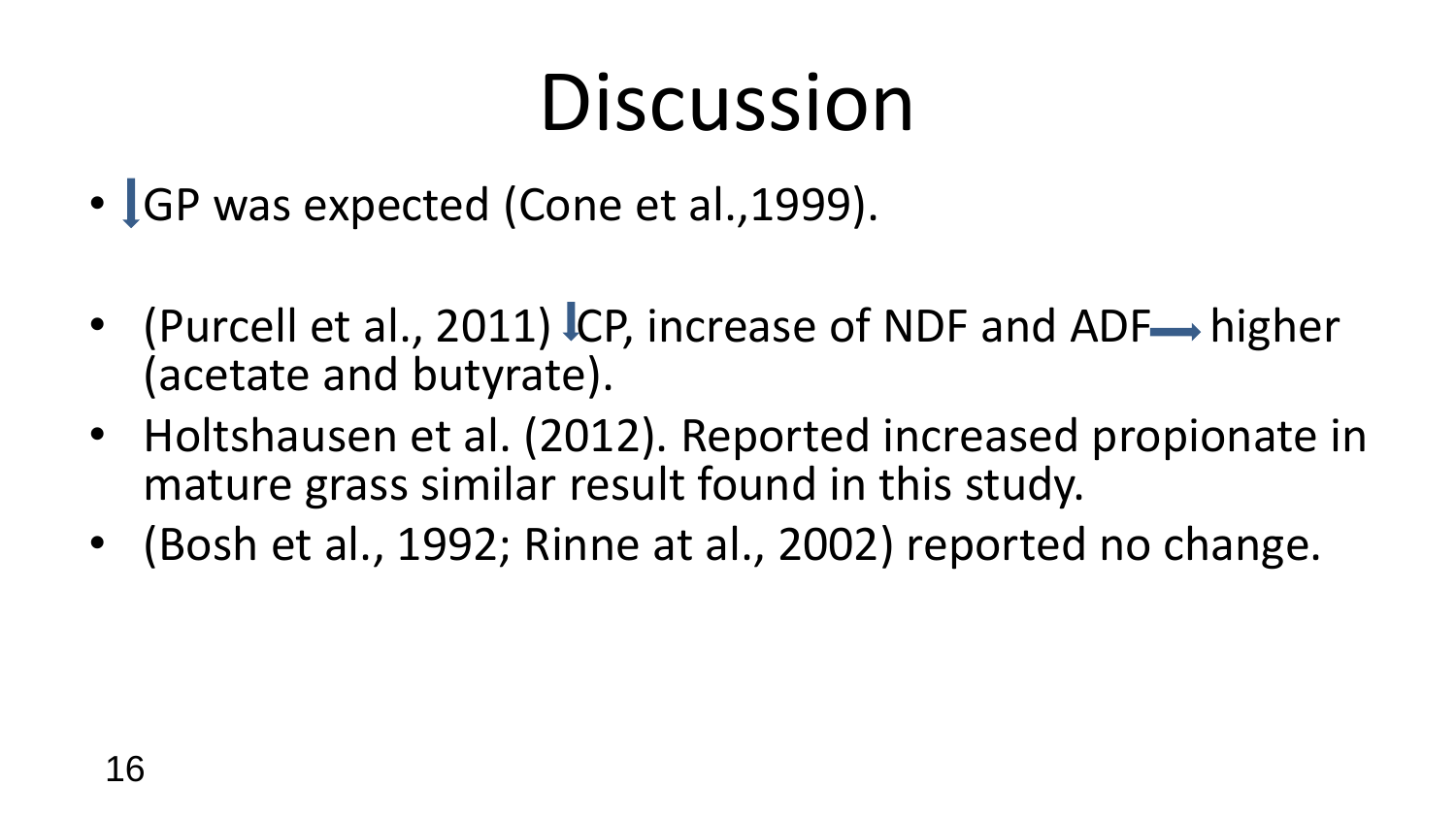#### **Conclusions**

- *In vitro* gas production (ml/g OMI) decrease with increasing maturity.
- $\triangleright$  Gas and CH<sub>4</sub> production were higher in low feed intake group.
- TVFA was not affected by maturity and molar proportion of propionic acid and BCVFA were affected by level of feed intake.
- $\triangleright$  Molar proportion of propionic, butyric acid and BCVFA were affected by maturity.